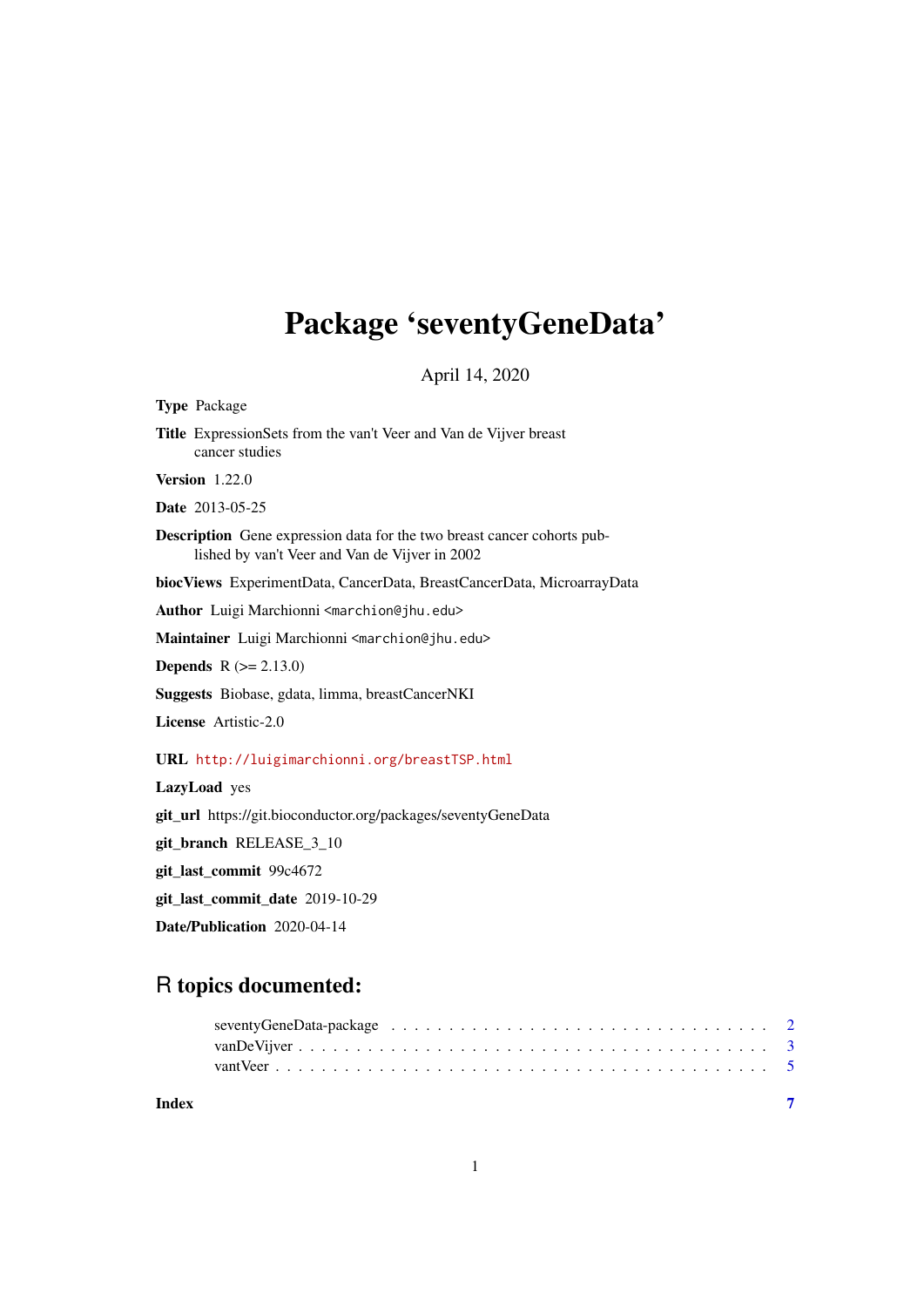#### <span id="page-1-0"></span>seventyGeneData-package

*Gene expression, annotations and clinical information for the van't Veer and Van de Vijver cohorts*

#### Description

This package contains the two ExpressionSet instances corresponding to the breast cancer patients' cohorts published by van de Vijver and colleagues in NEJM (2002), and by van't Veer and collleagues in Nature (2002).

#### Usage

data(vantVeer) data(vantDeVijver)

#### Format

The vantVeer ExpressionSet contains 24481 microarray features and 117 samples, while vanDeVijver ExpressionSet contains 24496 microarray features and 295 samples.

#### Details

| Package: | seventyGenesData |
|----------|------------------|
| Type:    | Package          |
| Version: | 0.99.4           |
| Date:    | 2013-03-25       |
| License: | Artistic-2.0     |

#### Author(s)

Luigi Marchionni <marchion@gmail.com>

#### Source

<http://www.ncbi.nlm.nih.gov/pubmed/?term=11823860> [http://www.ncbi.nlm.nih.gov/pu](http://www.ncbi.nlm.nih.gov/pubmed/?term=12490681)bmed/ [?term=12490681](http://www.ncbi.nlm.nih.gov/pubmed/?term=12490681)

#### References

Laura J. van't Veer et al., "Gene expression profiling predicts clinical outcome of breast cancer", *Nature*, 2002, 415:530-536

M. J. van de Vijver et al., "A Gene Expression Signature as a Predictor of Survival in Breast Cancer", *New England Journal of Medicine*, 2002, 347(25):1999-2009

#### See Also

See [ExpressionSet](#page-0-0)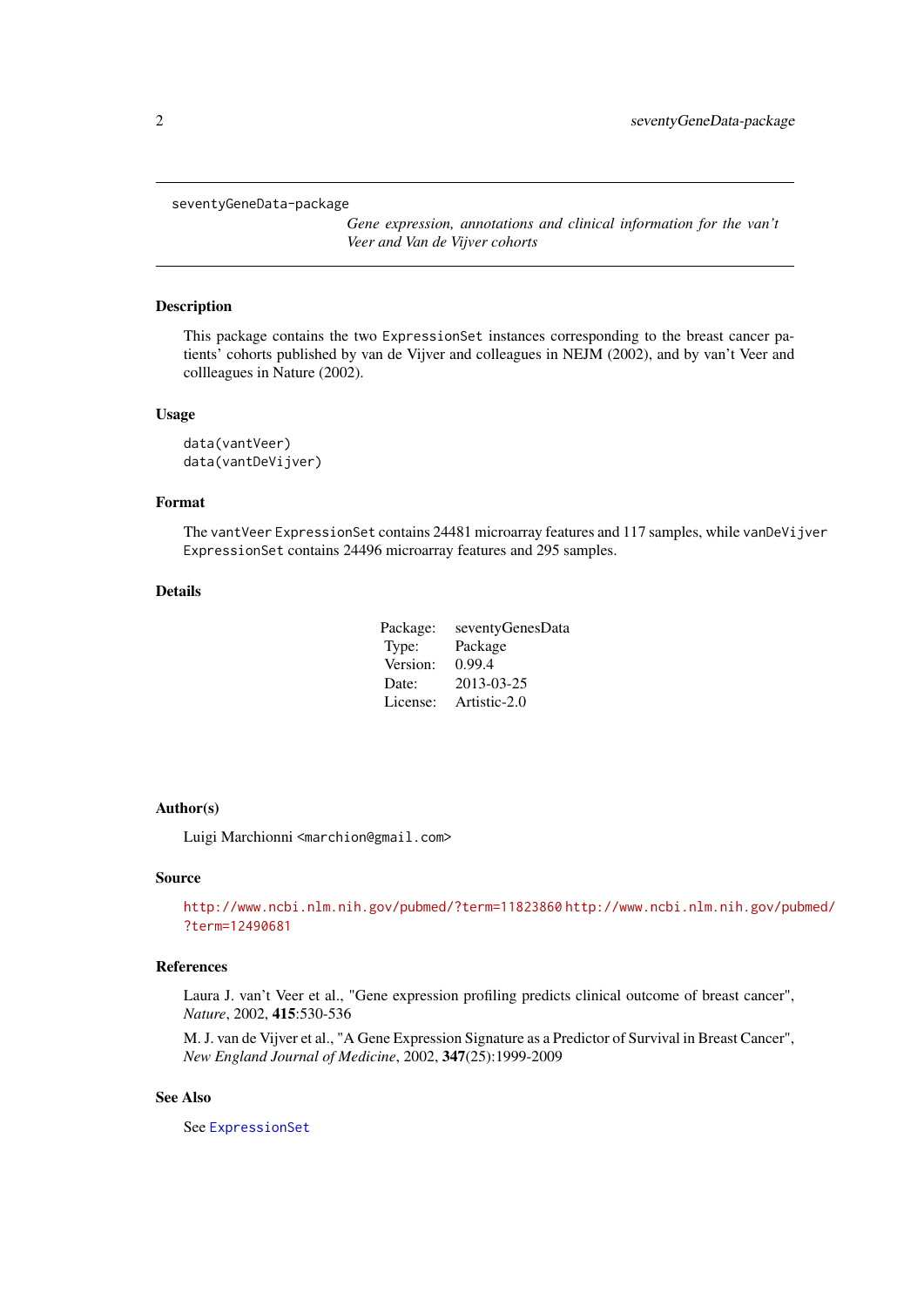#### <span id="page-2-0"></span>vanDeVijver 3

#### Examples

### load Biobase package library(Biobase)

### load the vantVeer dataset data(vantVeer) ### load the vanDeVijver datasets data(vanDeVijver)

### show the class of the vantVeer dataset class(vantVeer) ### show the class of the vanDeVijver dataset class(vanDeVijver)

### show the dimentions of the vantVeer dataset dim(vantVeer) ### show the dimentions of the vanDeVijver dataset dim(vanDeVijver)

### show the first 10 rows of the vantVeer phenotype data head(pData(vantVeer), n=10)

### show the first 10 rows of the vanDeVijver phenotype data head(pData(vanDeVijver), n=10)

### show the first 10 features of the vantVeer phenotype data head(featureNames(vantVeer), n=10)

### show the first 10 features of the vanDeVijver phenotype data head(featureNames(vanDeVijver), n=10)

```
### show the PubMed identifier and the abstract
pubMedIds(vanDeVijver)
```
vanDeVijver *Gene expression, annotations and clinical information for the Van de Vijver cohort*

#### Description

This package contains the ExpressionSet instance for the gene expression data set published by Van de Vijver and colleagues.

#### Usage

data(vanDeVijver)

#### Format

The vanDeVijver ExpressionSet contains 24481 microarray features and 117 samples. The following components were included: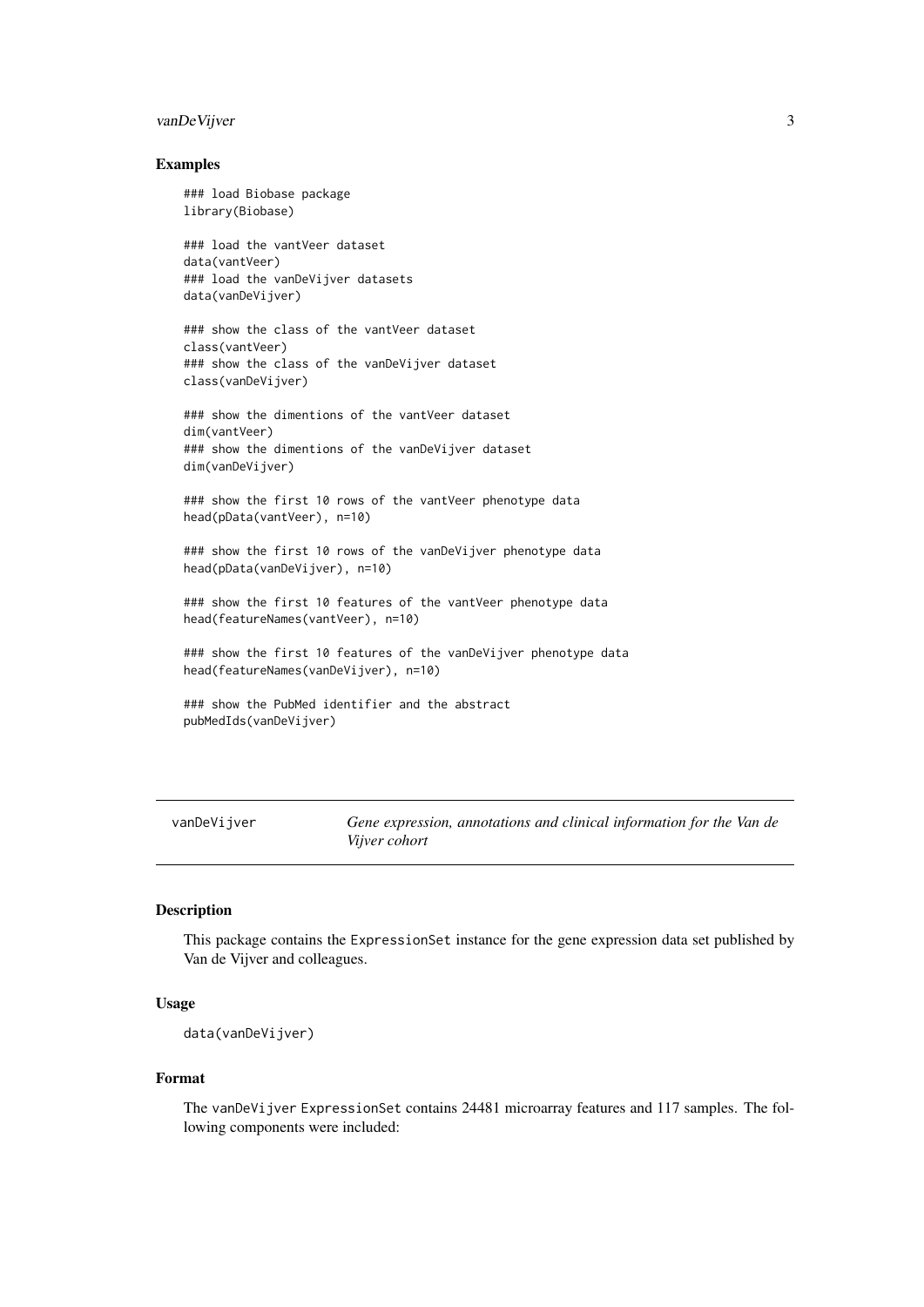- <span id="page-3-0"></span>• pData(vanDeVijver): an AnnotatedDataFrame for the breast cancer patients clinical information.
- featureData(vanDeVijver): an AnnotatedDataFrame containing the microarray annotations.
- experimentalData(vanDeVijver): a MIAME instance storing the data set and experiment information.
- exprs(vanDeVijver): the gene expression matrix accounting for the log10 ratio between each sample and the reference RNA used in the experiment.
- assayData(vanDeVijver)\$intensity: the matrix contaning the geometrical mean intensity for both the Cy3 and the Cy5.
- assayData(vanDeVijver)\$exprsError: the matrix containing the log10 ratio error.
- assayData(vanDeVijver)\$pValue: the matrix accounting for the confidence level that a gene's mean ratio is significanctly different from 1.

#### Details

This dataset corresponds to the breast cancer patients' cohort published by van de Vijver and colleagues in NEJM (2002).

#### Source

<http://www.ncbi.nlm.nih.gov/pubmed/?term=12490681>

#### References

M. J. van de Vijver et al., "A Gene Expression Signature as a Predictor of Survival in Breast Cancer", *New England Journal of Medicine*, 2002, 347(25):1999-2009

#### See Also

See [ExpressionSet](#page-0-0), [AnnotatedDataFrame](#page-0-0) and [MIAME](#page-0-0)

#### Examples

### load Biobase package library(Biobase)

### load the vanDeVijver dataset data(vanDeVijver)

### show the class of the vanDeVijver dataset class(vanDeVijver)

### show the dimentions of the vanDeVijver dataset dim(vanDeVijver)

### show the first 10 rows of the vanDeVijver phenotype data head(pData(vanDeVijver), n=10)

### show the first 10 features of the vanDeVijver phenotype data head(featureNames(vanDeVijver), n=10)

### show the PubMed identifier and the abstract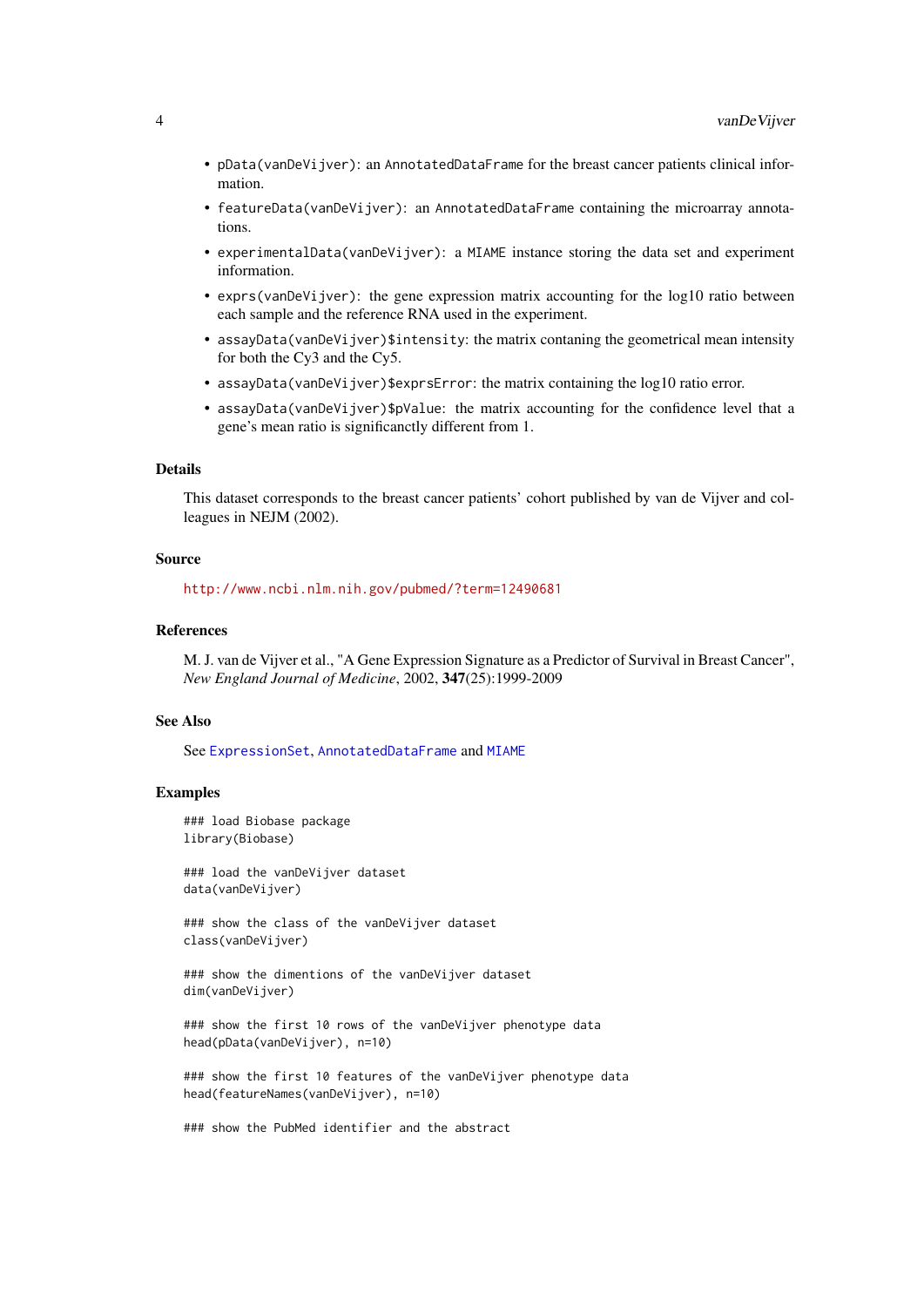<span id="page-4-0"></span>vant Veer 5

```
pubMedIds(vanDeVijver)
```
vantVeer *Gene expression, annotations and clinical information for the van't Veer cohort*

#### Description

This package contains the ExpressionSet instance for the gene expression data set published by van't Veer and colleagues.

#### Usage

data(vantVeer)

#### Format

The vantVeer ExpressionSet contains 24481 microarray features and 117 samples. The following components were included:

- pData(vantVeer): an AnnotatedDataFrame for the breast cancer patients clinical information.
- featureData(vantVeer): an AnnotatedDataFrame containing the microarray annotations.
- experimentalData(vantVeer): a MIAME instance storing the data set and experiment information.
- exprs(vantVeer): the gene expression matrix accounting for the log10 ratio between each sample and the reference RNA used in the experiment.
- assayData(vantVeer)\$intensity: the matrix contaning the geometrical mean intensity for both the Cy3 and the Cy5.
- assayData(vantVeer)\$pValue: the matrix accounting for the confidence level that a gene's mean ratio is significanctly different from 1.

#### Details

This dataset corresponds to the breast cancer patients' cohort published by van't Veer and collleagues in Nature (2002).

#### Source

<http://www.ncbi.nlm.nih.gov/pubmed/?term=11823860>

#### References

Laura J. van't Veer et al., "Gene expression profiling predicts clinical outcome of breast cancer", *Nature*, 2002, 415:530-536

#### See Also

See [ExpressionSet](#page-0-0), [AnnotatedDataFrame](#page-0-0) and [MIAME](#page-0-0)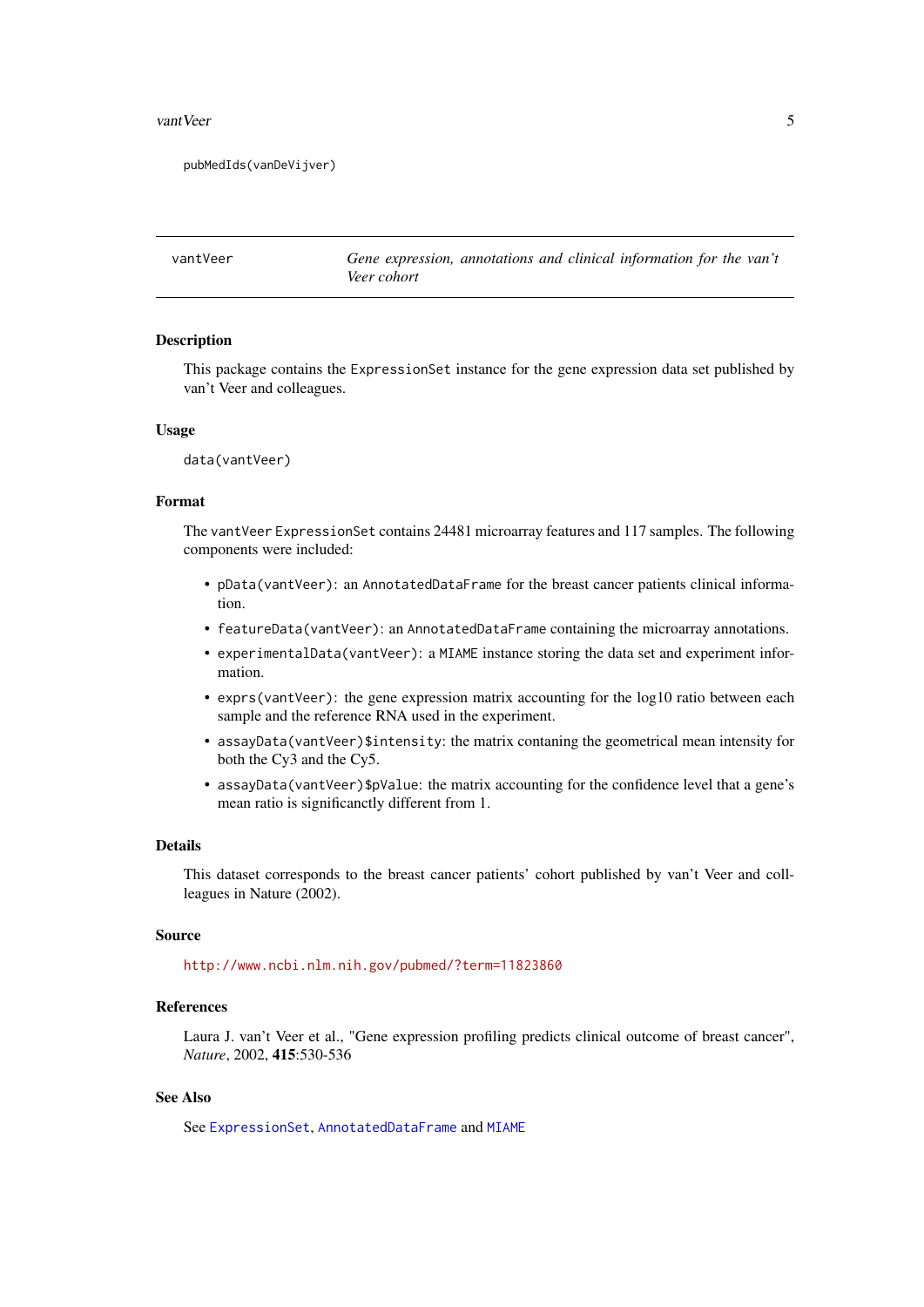#### 6 vantVeer

#### Examples

### load Biobase package library(Biobase)

### load the vantVeer dataset data(vantVeer)

### show the class of the vantVeer dataset class(vantVeer)

### show the dimentions of the vantVeer dataset dim(vantVeer)

### show the first 10 rows of the vantVeer phenotype data head(pData(vantVeer), n=10)

### show the first 10 features of the vantVeer phenotype data head(featureNames(vantVeer), n=10)

### show the PubMed identifier and the abstract pubMedIds(vantVeer)